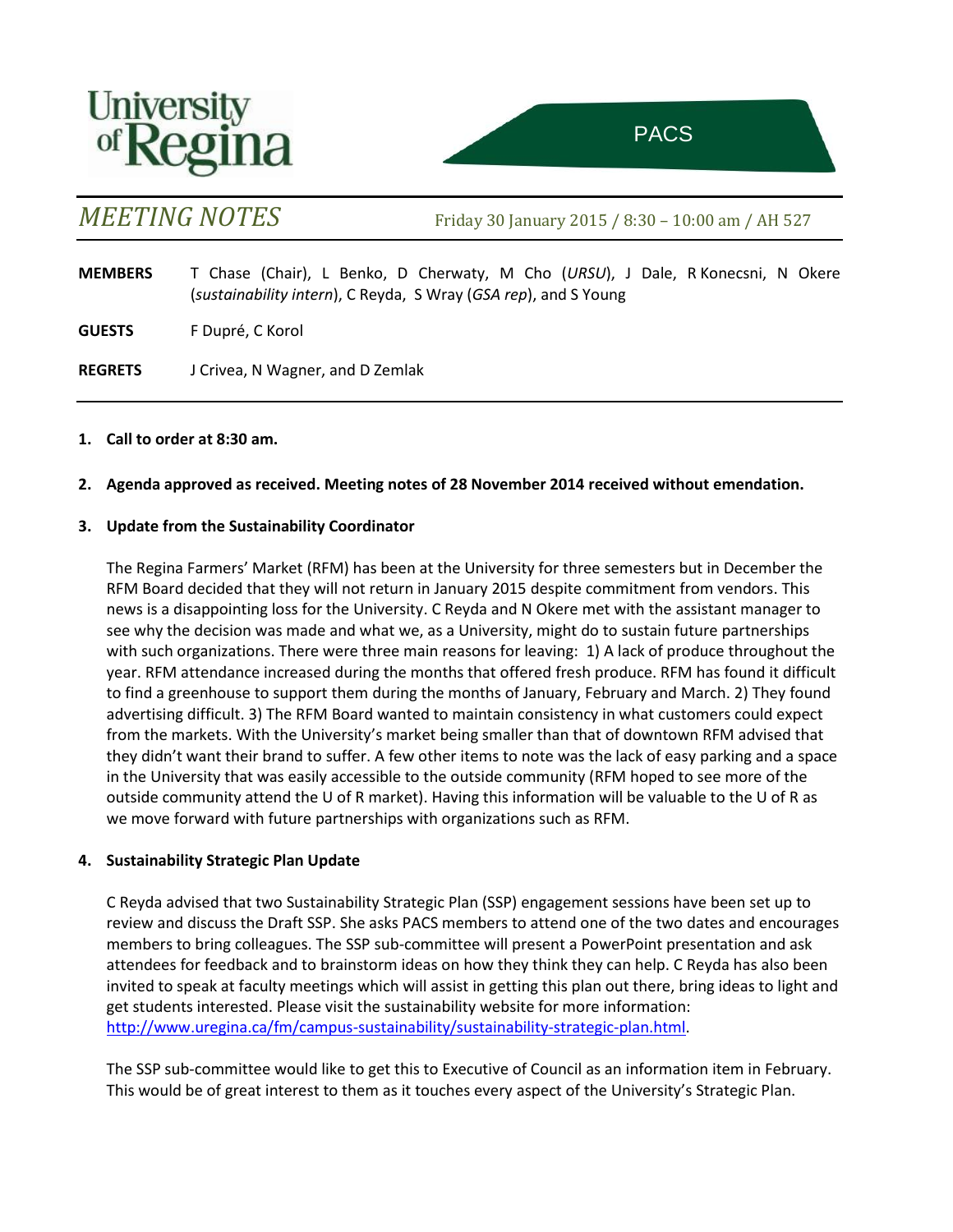## **5. Definition of Sustainability**

T Chase notes that the 2015-2020 Strategic Plan encompasses the Sustainability definition in a variety of ways. As the President is required to report on the plan's objectives, T Chase asked for committee members' assistance in developing an inventory of sustainability and providing options to enhance the four pillars ensuring the institution's longevity. He asked the committee to create a workable definition of sustainability.

Acknowledging that this definition is not going to satisfy everyone, T Chase asked the committee members to share commentary with one another through email so the committee can spend 30 minutes at the next meeting to work on the document. If there is a definition out there, with permission and acknowledgment, we can adaptit to suit our needs. C Reyda and S Wray will provide the committee with documents that might help members define sustainability. It may also be beneficial for the committee members to review the terms of reference to ensure the terms align with the new strategic plan and the definition aligns with both.

## **6. Sustainability and community engagement fund (Frédéric Dupré)**

F Dupré from Institut français joined the meeting to give the committee an update on the sustainability and community engagement fund. He advised that they received higher interest in this project than expected and received 14 proposals awarding \$24k to nine projects. These projects will have significant short and long-term impacts on campus and will be showcased and displayed throughout campus this summer. F Dupré noted that having this kind of engagement and interest from students makes them aware of how the University is moving forward on sustainability.

The committee would like to see a plan highlighting the success and activity of these projects and F Dupré advised that this was something they talked to the project managers about and are expecting to see. F Dupré would like to see funding continue and advises that they would like to open up funding and expand the requests for funding to the private sector and nationally. He also advised that collaboration with external donors would help in the expansion of funding and networking.

## **7. Sustainability Metrics**

The President also needs to report sustainability metrics to the board and C Reyda notes that that can happen by connecting to STARS. She advises that there are lots of people teaching sustainability and lots of research going on but no method of tracking it (until we can start entering it on STARS). She believes that having a sustainability definition will assist professors in recognizing that they may already be teaching and researching sustainability without realizing it.

D Cherwaty noted that this goes back to ensuring the sustainability definition is practical and based yearto-year knowing that the definition is ever-changing and will continue to shift. We need to highlight those areas that we are currently working on knowing that the metrics will alter.

## **8. Sustainability Policy**

After discussion, there was consensus that creating a specific sustainability policy is not achievable but adding a sustainability section to each policy would be. The committee discussed having two sections added to each policy, one referring to sustainability and the other referring to indigenization. It is easier